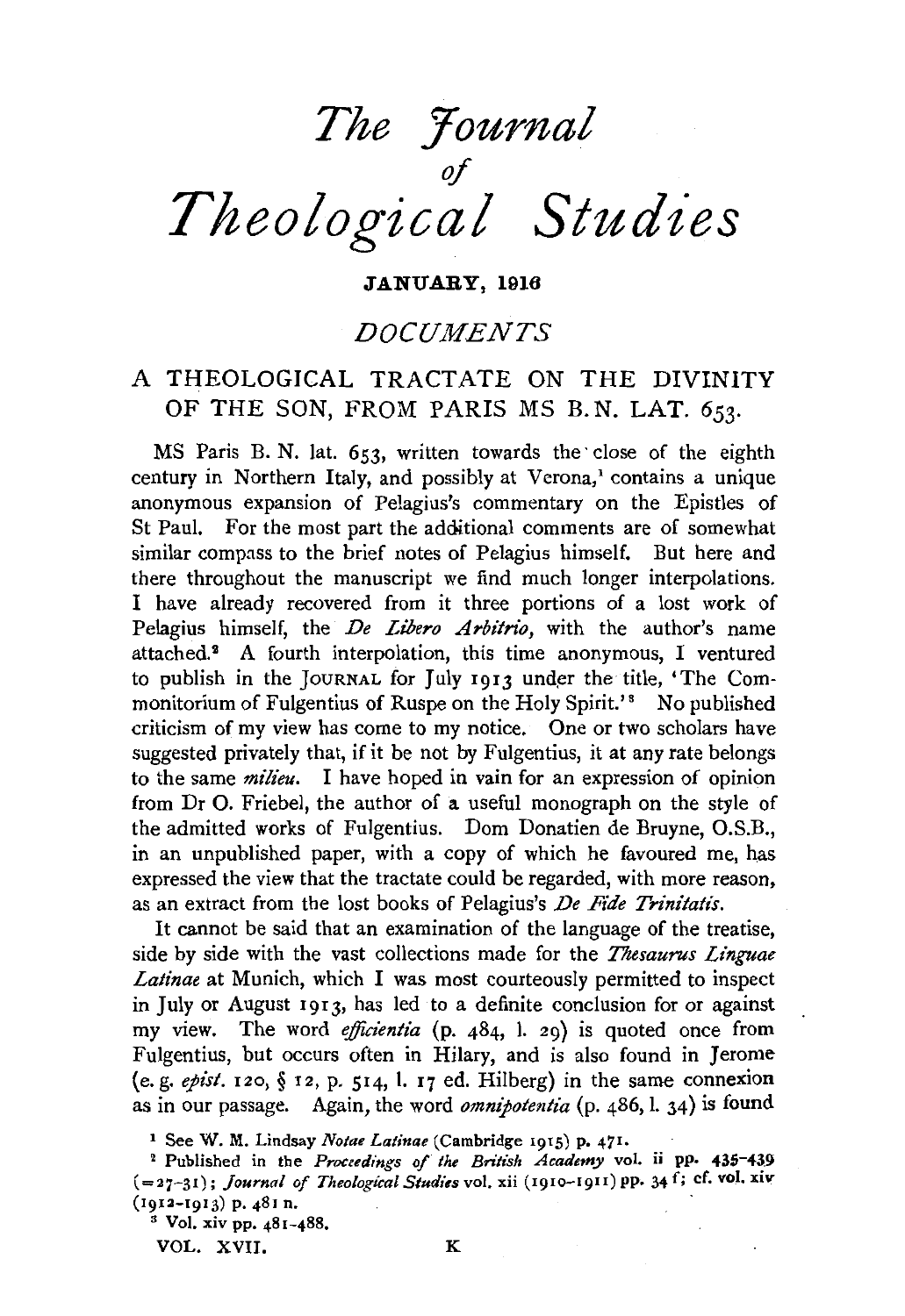oftener in Fulgentius than elsewhere, but occurs already in Hilary and others, as well as in Cassiodorus, &c. But *probamentum* (p. 488, 1. 2), though found as early as Ambrosiaster and Pacian, is not cited from Fulgentius; and the same is true of *praesumptiue* (p. 488, 1. 8), which can be traced back as far. I have found another instance of the same form of Matt. xxviii  $I_9$  (see p. 482) in Fulgentius, namely in Migne *P. L.* lxv  $\zeta$  of D. It is instructive also to compare Migne pp. 716 ff with the tractate as a whole. If the extract be by Pelagius, why did the scribe not indicate the fact, as in the three other cases, by adding the name? On the other side, however, I can make Dom de Bruyne a present of a very striking parallel with genuine words of Pelagius :-

| Tractate:         |  | Pelagius ap. Augustin.:                               |  |  |  |  |  |
|-------------------|--|-------------------------------------------------------|--|--|--|--|--|
| p. 488, ll. 7 ff. |  | De Natura et Gratia 37, 44.                           |  |  |  |  |  |
|                   |  | ueniri iniquius potest Credamus igitur quod legimus e |  |  |  |  |  |

Quid int quam simpliciter me credere nolle quod non legimus nefas credamus quod lego, et praesumptiue credere adstruere. uelle quod non lego?

Leaving the final decision in this matter of authorship to a later period, I wish here to print another tractate or fragment, which is undoubtedly by the same author as that with which we have been dealing, whosoever he may have been. This piece is, like the other, anonymous. It occurs on ff.  $108y-110y$  of the same MS, immediately after the undoubted Pelagian comment on I Cor. viii 6, and is introduced in the same simple way as the other, by the word *Aliter.* 

A cursory comparison of the language of the two tractates will at once shew the identity of authorship. *Denegent* (p. 133, l. 5, &c.  $=$ p. 488, 1. 4), *scripturarum testimoniis* (p. I33, 1. 5 = p. 487, 1. I3), *illud .* .. *propheticum* (p. I33, 1. 7 = p. 483, 1. 28 *illud Dauiticum), dez'tatem* (p. I33, I. II, p. r 34, 1. 23, p. 135, 1. IS= p.486, 11. ro, 31, *34),nuncupari* (p.I33, 1. 12, &c. = p. 485, 1. 3 I), *beati apostoli* (p. 133, 1. I 2 = p. 486, 1. 4), *euidentius*  (p. 134, 1. 8, &c.= p. 486, 1. 12), *unam atque eandem* (p. I34• 1. 8, &c.  $=$  p. 484, l. 6, p. 485, l. 30), *certe* beginning a clause (p. 134, l. II = p. 484, 1. 37), *non igitur* (p. 134, 1. 14, &c.= p. 484, l. 24), *conprobandam*  (p. I34• 1. 23 =p. 486,1. 13), *deus ... adorandus(p.135,* 1. 9 =p.487,l. 37), *idem,* beginning its clause (p. 135, 1. 9, &c.= p. 483, 1. 33), *conueniunt*  (p. 135, 1. 13, &c. = p. 488, 1. 3), *sine dubio* (p. I35• 1. 13 = p. 483, 1. r), *proprie(p.135,* 1. r6 = p. 485, *1.6),conpetunt* (p.135, 1. I 7, &c.= p. 485, l. I), diligenter, quaeso te, lector, attende  $(p. 135, 1.23 = p. 487, 1.4)$ *et reliqua* (p. 135, 1. 27 = p. 486, 1. 8), *contendant* (p. 135, 1. 33, &c. = p.485, 1.6), *quisnam(p.* I35, l.33 =p. 484, 1. *27),procul dubio* (p.I36,l. I  $=$  p. 484, l. 38, p. 485, l. 12),  $\tan \ldots \text{ quantum (p. 136, ll. 2-3= p. 485, ll. 30-11)}$ 31, p. 487·, 11. 19, 39), *illud* anticipatory (p. 136, 1. 7 = p. 486, 1. *22),jas non* (p. 136, l. 14 = *nefas* p. 487, l. 35).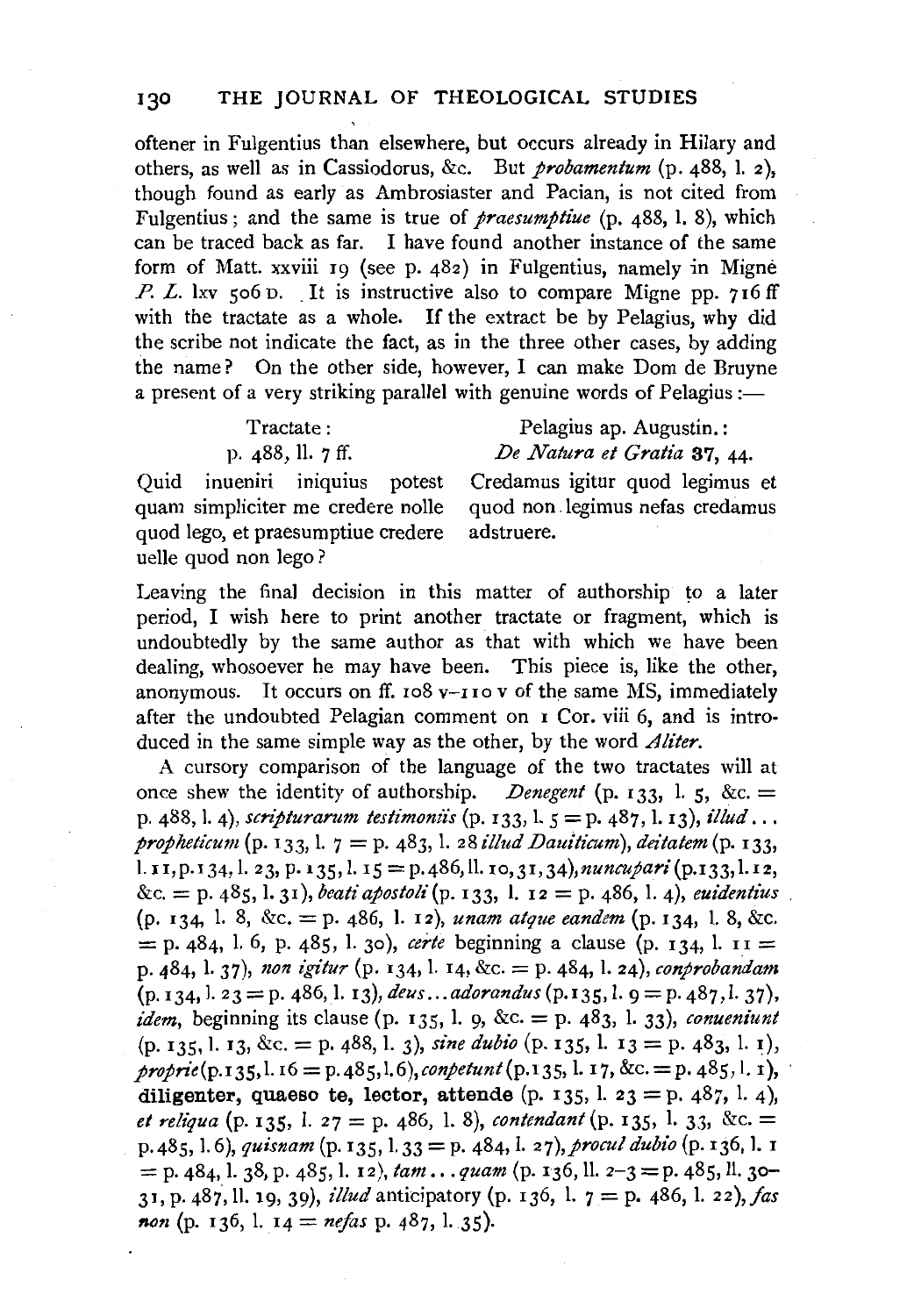It will be admitted that this is a long list, considering the brevity of the present document. It is right, however, to call attention to the fact that, while in the previously published document *consubstantialis* (p. 484, ll. 19, 23) is the word used, and in this it is *consubstantiuus* (p. 136, I. 14), yet Tertullian and Marius Mercator use both words.

The quotations from scripture in the present document are fewer in number and perhaps of inferior interest to those found in the previous tractate. A number of them are short, and can be passed over as not disagreeing with the Vulgate text. There remain about eight, which are worthy of closer study.

Esai. xliii 10 fuit alius Old-Latin: est formatus deus vg.

xlv 14 This verse, either in whole or in part, is habitually employed as a proof-text 'by writers on the Divinity of our Lord from Tertullian downwards. A study of the numerous passages given by Sabatier will shew to what group our citation inclines. Certain variants without special significance are here unmentioned, in order to throw the significant variants into greater relief.

haec dicit dominus

fatigata est Aegyptus

et negotiatio Aethiopum

et Saba (Sabai) uiri excelsi

5 ad te transgredientur (-untur)

et tui erunt serui

et post te ambulabunt

uincti conpedibus

et adorabunt te

10 et in te precabuntur

quia (quoniam) in te deus est

et non est deus alius

praeter te.

Every one of these characteristic variants is to be found in the Cyprianic form of the verse (Hartel 68). At the same time the writer of our tractate did not copy the citation from the *Testimonia* : for in I. 1 Cyprian.has *sic* for *haec,* and *dominus deus sabaoth* for *dominus,* and in I. 4 he has *Sabaim* and *alti* respectively. In every other respect the two citations agree absolutely. The detailed evidence for the significant  $variance$  is as follows : $-$ 

2. fatigata est *Cypr.* : laborauit *Hil. Viet-A/* <sup>1</sup>*Ambr. Bier. Ps-Vigil.* 

<sup>1</sup> A most independent quoter, who, when he uses a Latin Bible at all, appears to employ a European text.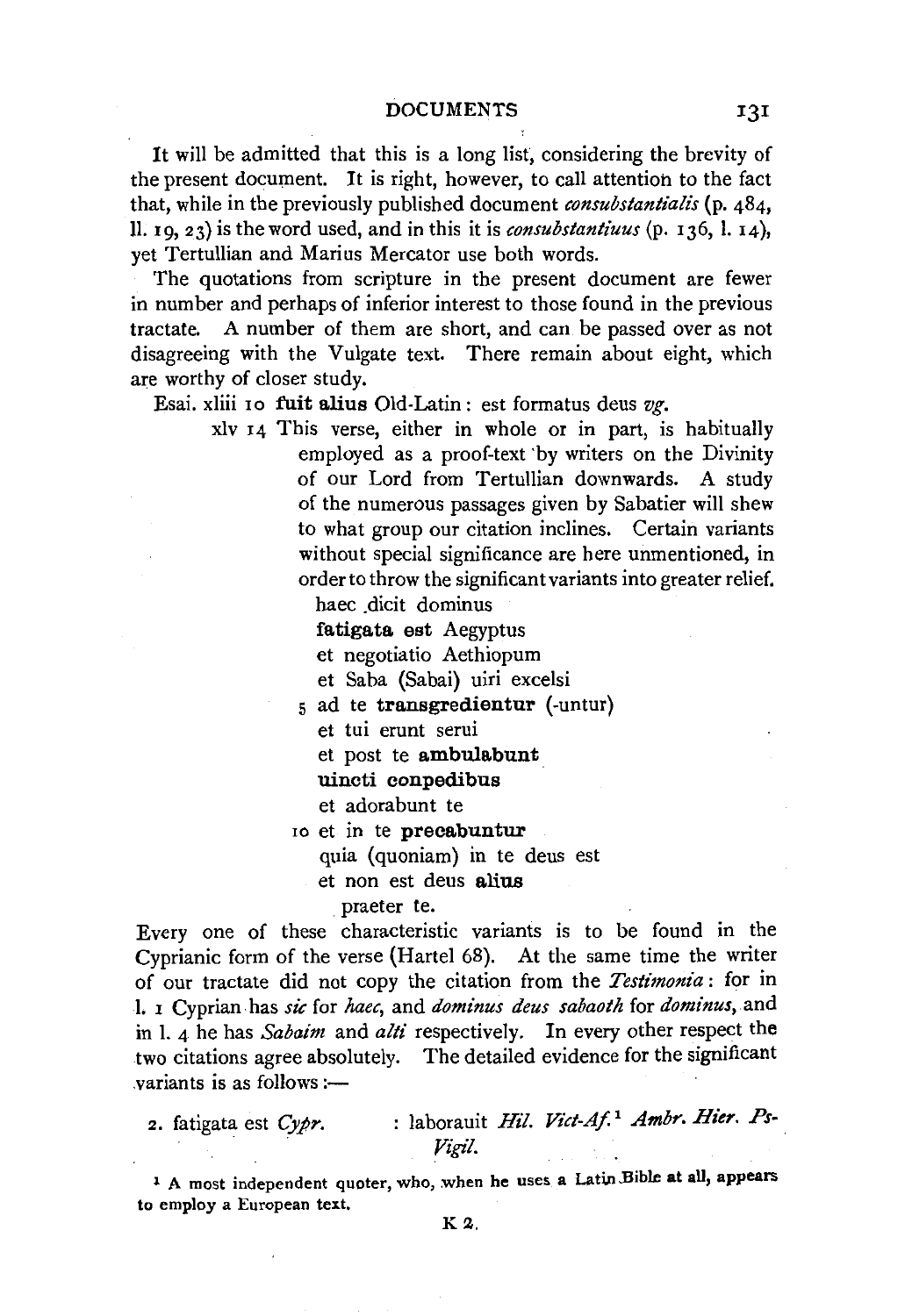#### 132 THE JOURNAL OF THEOLOGICAL STUDIES

| 5. transgredientur Cypr. | : transibunt Tert. Hil. Faustin. Ambr. Hier.                             |
|--------------------------|--------------------------------------------------------------------------|
|                          | Ps-Vigil.                                                                |
|                          | : transient Greg.-Illib.                                                 |
| 7. ambulabunt $Cypr$ .   | : sequentur Tert. Hil. Faustin. Ambst. Ambr.                             |
|                          | Hier. Ps-Vigil.                                                          |
|                          | 8. uincti conpedibus Cypr.: alligati uinculis Hil. Faustin. Ambst. Ambr. |
|                          | Ps-Vigil.                                                                |
| 10. precabuntur Cypr.    | : deprecabuntur Hil. Faustin. Ambst. Ambr.                               |
|                          | Greg.-Illib. Ps-Vigil.                                                   |
| 12. alius $Cypr$ .       | : om. Hil. Faustin. Ambst. Ambr. Hier.                                   |
|                          |                                                                          |

The evidence points clearly to Africa, or to Spain, the daughter of Africa, as the origin of our fragment. It is not, however, favourable to the authorship of Fulgentius, unless we suppose that he used two totally different types of text at different times ; for Sabatier notes that in his citation of this verse Fulgentius *resp. c. Arian.* pp. 66, 67 agrees exactly with Ambrose *de fide* lib. i (tom. ii p. 448 A). Of course Fulgentius may have taken the citation bodily from Ambrose.

Bar. iii  $36 - 38$  is like the previous citation, in that it constantly occurs in such a context as we have here. Also there is little doubt that so well known a passage was quoted sometimes from an earlier author, sometimes from memory. It is not possible to distinguish two branches of readings so easily as in the last case. The most significant renderings would appear to be  $:=$ 

| aestimabitur Ambst. vg Aug. Fulg.: deputabitur Cypr. Hil. Faustin.                             |                                                                         |
|------------------------------------------------------------------------------------------------|-------------------------------------------------------------------------|
|                                                                                                | Greg. Illib. Ps-Fulg. Vigil. 3.                                         |
|                                                                                                | : reputabitur <i>Ambr. Rufin.</i>                                       |
| alius Cypr. vg Ambr. Aug. $\frac{1}{2}$ Ps-Prosp.: alter Hil. Ambst. Rufin. Aug. $\frac{1}{2}$ |                                                                         |
| Ps-Fulg.                                                                                       | Vigil. $\frac{1}{2}$ Ps-Vigil.                                          |
| absque Cypr. Ps-Prosp. Ps-Fulg. Vigil.: ad Hil. Ambst. Rufin. Paulin.-                         |                                                                         |
| Cassiod.                                                                                       | <i>Nol. Aug.</i> $\frac{1}{2}$ Fulg. $\frac{1}{2}$ Vigil. $\frac{1}{2}$ |
|                                                                                                | Ps-Vigil.                                                               |
|                                                                                                | : praeter $Fulg. \frac{1}{2}$ .                                         |
|                                                                                                | : aduersus vg                                                           |
| eo Rufin. Ps-Prosp. Ps-Fulg.                                                                   | : illo Cypr. Faustin. Greg.-Illib.                                      |
|                                                                                                | Vigil. $\frac{1}{2}$ Cassiod.                                           |
|                                                                                                | : eum Hil. Ambst. vg Rufin.                                             |
|                                                                                                | Paulin. Nol. $Aug. \frac{1}{2}$ Fulg.                                   |
|                                                                                                | Vigil, $\frac{1}{2}$ Ps-Vigil.                                          |
|                                                                                                | : illum cod-Sang. Fulg. $\frac{1}{2}$ .                                 |
| inuenit cod-Sang. Cypr. Hil. Faustin.: adinuenit Ambst. vg Ambr.                               |                                                                         |
| Greg.-Ilib. Aug. Ps-Prosp. Fulg. $\frac{3}{3}$ .                                               |                                                                         |
| Ps-Fulg. Ps-Vigil.                                                                             |                                                                         |
|                                                                                                |                                                                         |
|                                                                                                |                                                                         |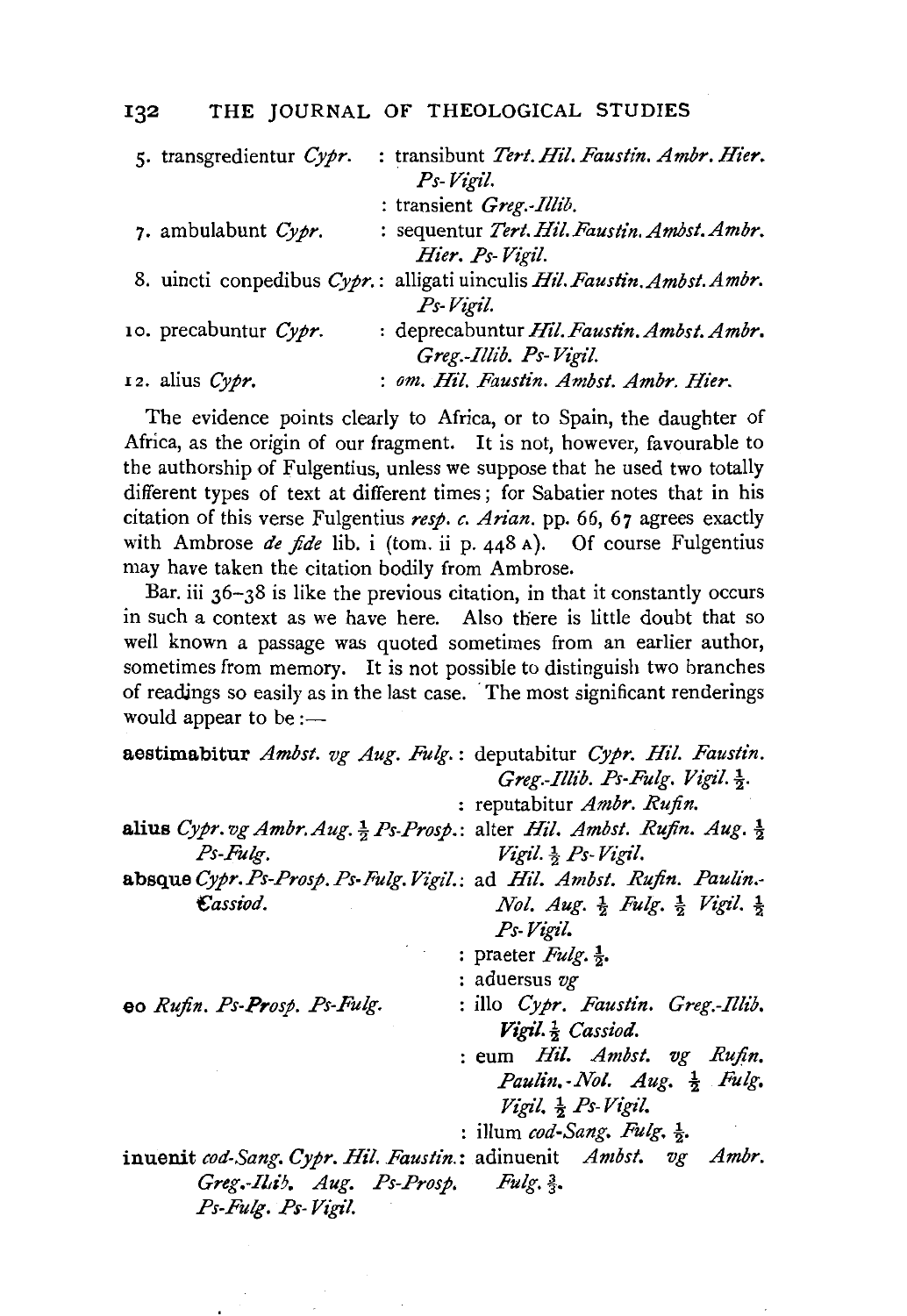### DOCUMENTS **.133**

iustitiae unique, and probably an error: prudentiae *Cypr. Faustin. Greg. Illt'b. Aug. Ps-Prosp. Ps-Fulg.*  scientiae *Hil. Ambst.*  : disciplinae cod-Sang. vg Ambr. *Fulg.* j. Our text might be described as late African. It bears no close rela-

tion either to the Old-Latin text printed with the Vulgate, or to the text employed by Fulgentius.

|             | John vi 29 eum; unique?                                                    | : in eum, ceteri.                                    |
|-------------|----------------------------------------------------------------------------|------------------------------------------------------|
|             | Rom. xi $34 \rightarrow$ eius consiliarius unique?                         | : consiliarius eius (etc.);<br>see Wordsworth-White. |
| 35          | ei mt Tert. $\frac{1}{2}$ Hil. $\frac{1}{2}$ Orig. lat. : illi vg          |                                                      |
|             | illi $dgmt$ Tert. Cypr. Hil. $\frac{3}{3}$ : ei vg                         |                                                      |
| I Cor. ii 8 | maiestatis $d$ Ambst. Pelag. etc.: gloriae $v_g$                           |                                                      |
|             | 2 Thess. ii 16 et $(2^0)$ om. $g z$ (ed. Buchanan) : habent vg Pelag. etc. |                                                      |
|             | Ambst. cod. et comm. Vigil. 2.                                             |                                                      |
|             | Ps-Hier. codd.                                                             |                                                      |
| Apoc. i 8   | haec Orig.-lat.                                                            | $:$ om, $v$ g etc.                                   |

These references favour an origin identical with that of the others previously examined, but they are not so favourable to Fulgentius as the author. Perhaps further fragments may turn up, which will help us to determine the origin of these tractates with greater certainty.

#### A. SOUTER.

De eo uero quod solent dicere, UNUM DEUM PATREM ab apostolo praedicari, propter illud, quod ad Corinthios scriptum est : UNUS DEUS PATER, EX QUO OMNIA, ET UNUS DOMINUS IESUS CHRISTUS, PER QUEM OMNIA, primum interrogandi sunt utrumne DEUM PATREM etiam DOMINUM esse fateantur, an denegent. qui si negauerint, scripturarum testimoniis 5 reuincendi sunt, quae multifarie DEUM PATREM etiam DOMINUM esse testantur. et illud est propheticum : HAEC DICIT DOMINUS et NUNC DOMINUS MISIT ME: si uero confessi fuerint, respondendum est: 'quo modo DOMINUM dicitis PATREM, cum UNUS DOMINUS filius esse dicatur?' aut sic quod UNUS DOMINUS filius dicitur, dominationem patri non 10 eripit, nee quod UNUS DEUS PATER dicitur, filio potest eripere deitatem.

Etiam DOMINUM nuncupari beati apostoli utamur exemplo : ait enim : 0 ALTITUDO DIUITIARUM SAPIENTIAE ET SCIENTIAE DEI: QUAM INCON· PREHENSIBILIA SUNT JUDICIA EIUS ET INUESTIGABILES UIAE EIUS : QUIS

1, 4, 9, 10, 11 cf. 1 Cor. viii 6 2 1 Cor. viii 6 6 multifariae cod. 7 Esai.<br>
xly 14, &c. Esai. xlyiii 16 10 sicl si cod. 13 Rom. xi 32-26 10 sic] si *cod*. 13 Rom. xi 33-36 inconpraehensibilia *cod.*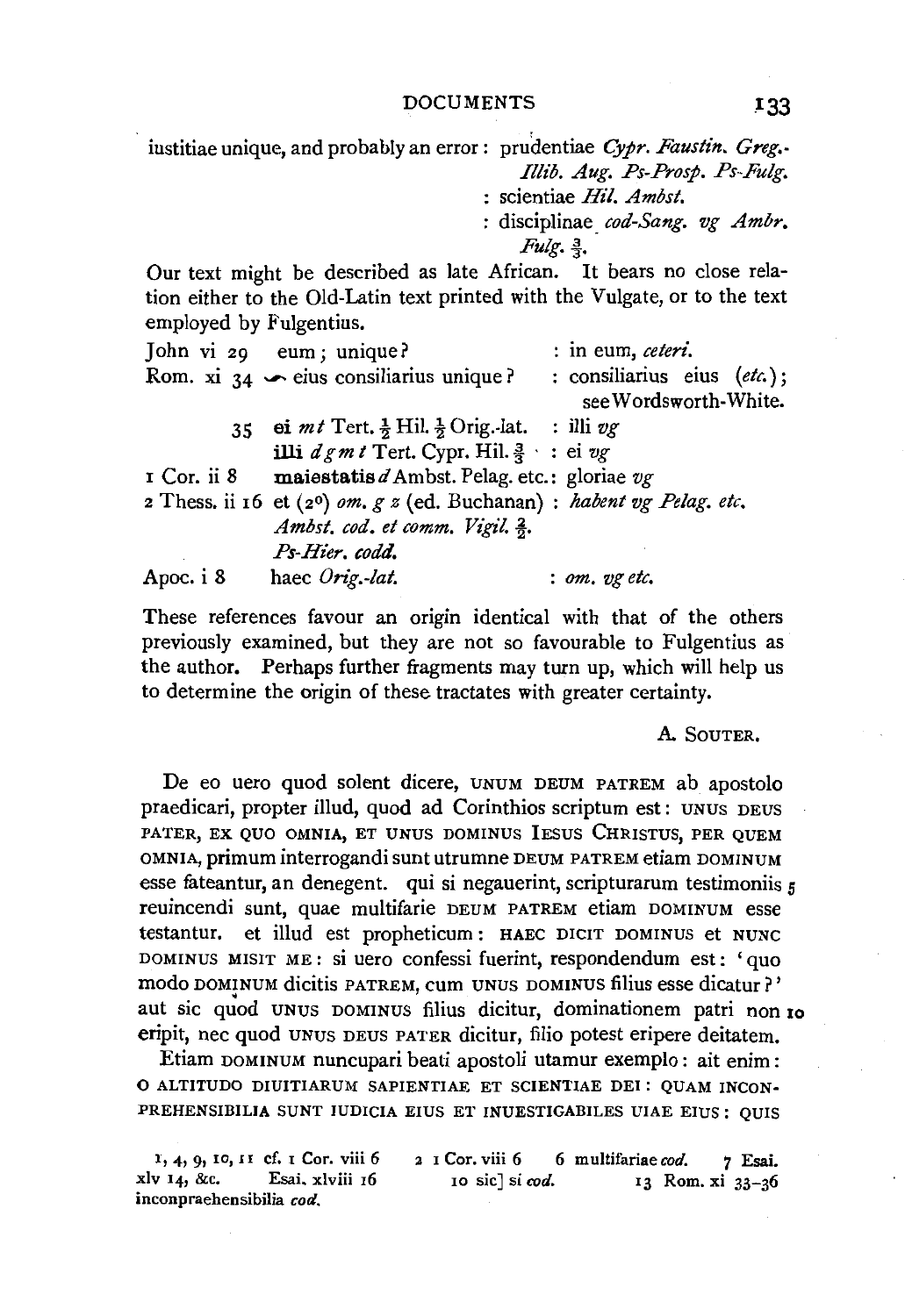### 134 THE JOURNAL OF THEOLOGICAL STUDIES

ENIM COGNOUIT SENSUM DOMINI, AUT QUIS EIUS CONSILIARIUS FUIT? AUT QUIS PRIOR DEDIT EI ET RETRIBUETUR ILLI? QUONIAM EX IPSO ET PER IPSUM ET IN IPSO SUNT OMNIA. quaero itaque de quo hoc apostolus dixerit: de patre an de filio? si de patre, et ipse DOMINUS 5 dicitur: QUIS, inquit, COGNOUIT SENSUM DOMINI? si de filio, DEUS et ipse nuncupatur: 0 ALTITUDO, inquit, DIUITIARUM SAPIENTIAE. ET SCIENTIAE DEI !

Et ut euidentius unam atque eandem substantiam operationemque monstraret, hie propter unitatem substantiae ad unam personam refert, Io quod alibi duarum esse significat, quoniam ait: EX IPSO ET PER IPSUM ET IN IPSO SUNT OMNIA. certe hie unum atque eundem dicit, EX quo ET PER quem OMNIA SUNT, cum alibi EX patre OMNIA et CUNCTA dicat ESSE PER filium. unde iterum interrogandi sunt, de quo hoc dictum putent : si de patre, PER IPSUM OMNIA, sicut et PER filium, non igitur 15 maior est pater ; si de filio, EX IPSO OMNIA, sicut EX PATRE, non igitur minor est filius. si autem dixerint in hoc maiorem intellegi patrem, quod ubique prior filio nuncupatur, ostendendum est ad amputandam huius opinionis impietatem quodam loco ab apostolo filium priorem nuncupatum esse quam patrem, ut ibi: IPSE AUTEM DOMINUS NOSTER <sup>20</sup> IESUS CHRISTUS ET DEUS PATER NOSTER, QUI DILEXIT NOS ET DEDIT CONSOLATIONEM AETERNAM ET SPEM BONAM IN GRATIA, EXHORTETUR CORDA UESTRA.

Illud sane ad ueram deitatem filii conprobandam inter cetera demonstrandum est, quod quaecumque magna et non nisi DEO 25 DIGNA de patre dicuntur, eadem etiam inueniantur dici aeque de filio. pater DEUS dicitur, idem etiam et filius: ET EX QUIBUS CHRISTUS inquit apostolus SECUNDUM CARNEM, QUI EST SUPER OMNIA DEUS BENEDICTUS IN SAECULA. DOMINUS ET DEUS pater dicitur, idem etiam et filius : DOMINUS MEUS inquit Thomas ET DEUS MEUS. NON ESSE 30 DEUS ALIUS I'RAETER. patrem dicitur; hoc etiam de filio significatur : QUONIAM IN TE inquit Esaias DEUS EST, ET NON EST DEUS ALIUS PRAETER TE. quod de filio dictum esse inferius demonstrauimus. item aput Hieremiam : HIC DEUS NOSTER, ET NON AESTIMABITUR ALIUS ABSQUE EO, QUI INUENIT OMNEM UIAM IUSTITIAE, ET DEDIT EAM 35 IACOB PUERO SUO ET ISRAHEL DILECTO SUO: POST HAEC IN TERRIS UISUS EST, ET CUM HOMINIBUS CONUERSATUS EST. OMNIPOTENS pater dicitur, id etiam filius in Apocalypsi: HAEC DICIT QUI EST ET QUI ERAT ET QUI UENTURUS EST OMNIPOTENS. UENTURUM enim filium ESSE ET QUI UENTURUS EST OMNIPOTENS.

5 Rom. xi 34 xi 36 12, 14 1 Cor, viii 6 25 cf. Sap. 3, 5<br>32 de] ne *cod*. Apoc. i 8 5,:6 inquid *cod.* 6 Rom. xi 33 15 Rom. xi 36 26 Rom. ix 5 29 Ioh. xx 28<br>33 Bar. iii 36–38 36 Apoc. xix 36 Apoc. xix 15 Io, 12, 14 Rom. • 19 2 Thess. ii 16, 17 29, 31 Esai. xlv 14 37 apocalypsin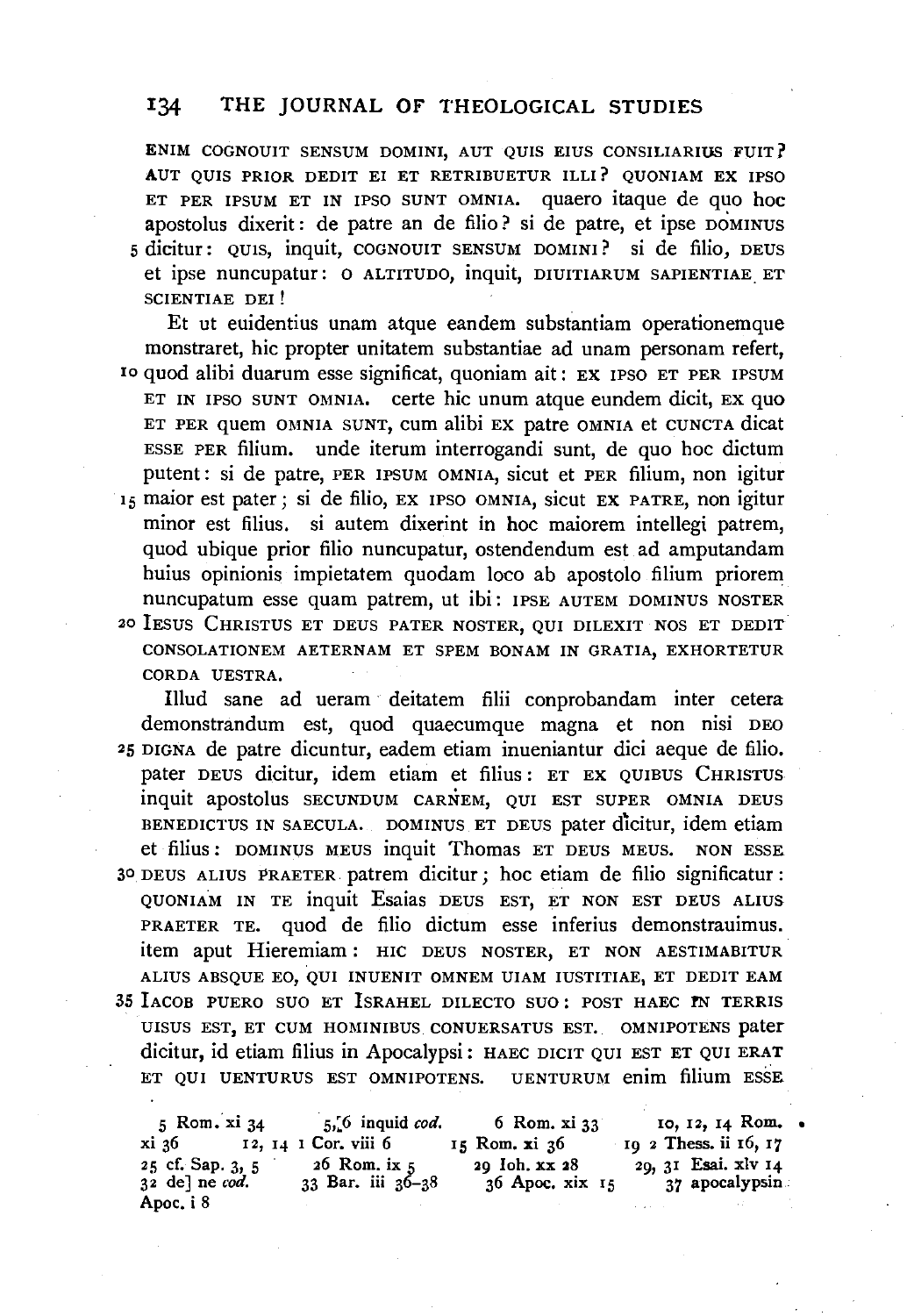quis dubitet? ALTISSIMUS pater dicitur, hoc etiam filius in euangelio Lucae: ET TU PUER PROPHETA ALTISSIMI UOCABERIS ; PRAEIBIS ENIM ANTE FACIEM DOMINI. de patre dicitur quod SIT DEUS OMNIA IN OMNIBUS, hoc et de filio: SED OMNIA inquit apostolus ET IN OMNIBUS CHRISTUS. DOMINUS MAJESTATIS pater creditur, hoc et filius ab apostolo 5 dicitur: SI ENIM COGNOUISSENT, NUMQUAM DOMINUM MAIESTATIS CRUCI-FIXISSENT. IN DEUM PATREM CREDENDUM est, similiter ET IN FILIUM : nam ipse dicit: HOC EST OPUS DEI, UT CREDATIS EUM, QUEM MISIT ILLE. deus pater adorandus est, idem et filius: ET ADORENT EUM inquit Moses OMNES ANGELI DEI. deus PATER SUSCITAT MORTUOS ET UIUI- 10 FICAT, idem et filius, ut ipse ait: SICUT ENIM PATER SUSCITAT MORTUOS ET UIUIFICAT, SIC ET FILIUS QUOS UULT UIUIFICAT.

Si igitur haec omnia non nisi deo uero conueniunt, UERUS sine dubio et ille DEUS est, cui probatur omnia ista 'conuenire. nescio quid ad assignandam ueram filii deitatem hac luce darius uel hac ratione 15 inueniri euidentius possit, quam ut nihil eorum quae proprie de deo patri conpetunt filio deesse monstretur. illud quoque sancti Esaiae testimonium quo modo intellegant percontandi sunt, quo continetur ·: HAEC DICIT DOMINUS: FATIGATA EST AEGYPTUS ET NEGOTIATIO AETHIOPUM ET SABA UIRI EXCELSI AD TE TRANSGREDIENTUR, ET TUI 20 ERUNT SERUI, ET POST TE AMBULABUNT UINCTI CONPEDIBUS, ET ADORA-BUNT TE, ET IN TE PRECABUNTUR, QUIA IN TE DEUS EST, ET NON EST DEUS ALIUS PRAETER TE. diligenter, quaeso te, lector, attende: HAEC DICIT inquit DOMINUS. DOMINUM certe eum asserit esse, qui DICIT : nunc eum cui dicit quid intellegi uelint expecta: FATIGATA EST inquit 25 AEGYPTUS ET NEGOTIATIO AETHIOPUM ET SABAI UIRI EXCELSI AD TE TRANSGREDIUNTUR, et reliqua, QUONIAM IN TE DEUS EST. quis iste est, ad quem DOMINUS DICIT quod IN ipso sit DEUS, ne forte sanctus aliquis (sit) uel propbeta: sed NON EST inquit DEUS ALIUS PRAETER TE. hoc ergo si nulli hominum competit, de filio dictum esse quis dubitet? et 30 si hoc de filio dictum est, uide utrumne uerum deum debeamus accipere, PRAETER quem DEUS ALIUS negatur existere. si autem hoc de patre dictum esse contendant, primum quisnam ille sit, a quo dicatur, quem dominum legimus, cogentur ostendere, deinde qua ratione de patre dici conueniat, QUONIAM IN TE DEUS EST, quo modo cum ipse pater deus 35 sit, IN ipso ESSE dicitur DEUS. aut si respondere uoluerint hoc de filio intellegendum esse, quod ipse deus sit, qui ESSE dicatur IN patre, et

I cf. Num. xxiv 16, &c. 2 Luc. i  $76$  3 I Cor. xv 28 4 Col. iii II<br>of Ps xxviii 2 apostulo ord 6 I Cor. ii 8 7 Symb. 8 Ioh. vi 29 5 cf. Ps. xxviii 3 apostulo cod. 6 I Cor. ii 8 7 Symb. 8 Ioh. vi 29<br>9 Deut. xxxii 43 10 cf. Ioh. v 21 11 Ioh. v 21 13 cf. Ioh. xvii 3 15 hac 9 Deut. xxxii 43 Io cf. loh. v 21 II loh. v 21 I 3 cf. loh. xvii 3 I5 hachis cod.<br>bis haec his cod. If propriae cod. If monstratur cod. I 9 & c. Esai. *his*] haec *bis cod.* 16 propriae *cod.* 17 monstratur *cod.* 19 &c. Esai.<br>
xly 14 32 praecabuntur *cod.* 24, 25, 29 inquid *cod.* 23, 24, 25, 28, 29, 32, xlv  $14$  22 praecabuntur *cod.* 24, 25, 29 inquid *cod.*  $25$ ,  $25$  inquid *cod.* 35 Esai. xlv 14